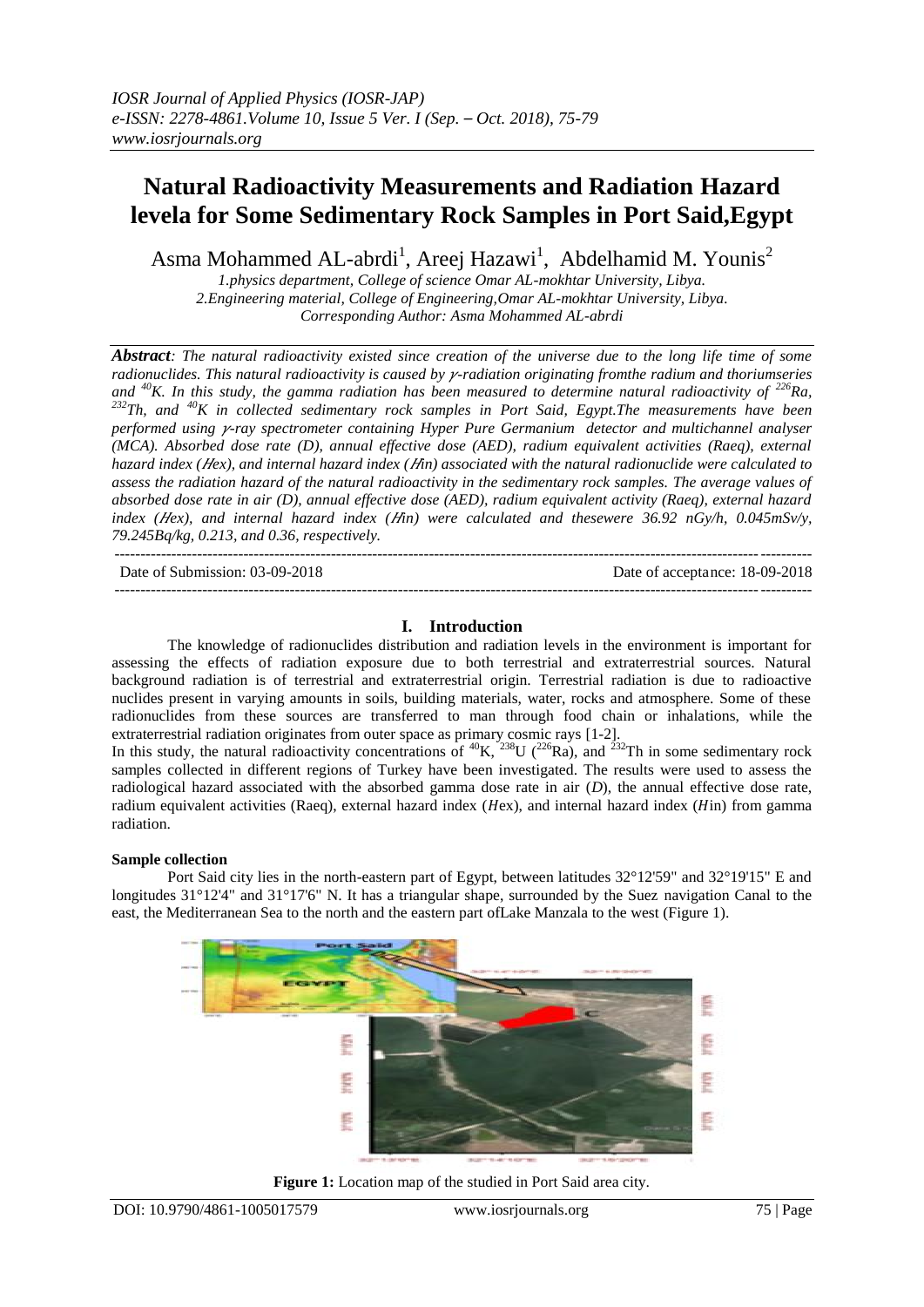#### **Preparation of the samples**

These samples were prepared for spectrometric analyses by HPGe detector where the samples first dried, crushed and sieved through -200 mesh size.

Weighted samples were placed in polyethylene bottles of 250 cm<sup>3</sup> volume. The bottles were completely sealed for more than one month to allow radioactive equilibrium to be reached before measured. This step was necessary to ensure that radon gas is confined within the volume and the daughters still also remain in the sample**.**

#### **Detection technique**

High purity vertical germanium was coupled to a PC-computer with a special electronic card to make it equivalent to a multichannel analyzer. The system also contains the usual electronic components of preamplifier, amplifier and power supply. The detector has resolution (FWHM) of 1.85 keV for the 1332.5 keV γ-ray line of <sup>60</sup>Co. The γ-ray spectrometer energy calibration was performed using <sup>60</sup>Co, <sup>226</sup>Ra and <sup>241</sup>Am point sources. The detector was surrounded by a special heavy lead shield of 10 cm thickness with inside dimension 28 cm diameter ×40.5cm height. The absolute detection efficiency of the HPGe detector was determined by using three well-known reference materials obtained from the International Atomic Energy Agency for U, Th and K activity measurements: RGU-1, RGTh-1 and RGK-1 [3-4] The sample containers were placed on top of the detector for counting. The same geometry and size were used for both the samples and the reference materials. The uranium standard (RGU-1) is U-ore diluted with silica with 4940 Bq kg<sup>-1</sup> of <sup>238</sup>U, 228 Bq kg<sup>-1</sup> of <sup>235</sup>U, a negligible amount of <sup>40</sup>K (less than 0.63 Bq kg<sup>-1</sup>) and some traces of <sup>232</sup>Th (less than 4 Bq kg<sup>-1</sup>). The thorium standard (RGTh-1) is Th-ore diluted with silica having 3250 Bq kg<sup>-1</sup> of <sup>232</sup>Th, but containing some<sup>238</sup>U (78 Bq kg<sup>-1</sup>) and <sup>40</sup>K (6.3 Bq kg<sup>-1</sup>). The potassium calibration standard (RGK-1) is produced from high purity  $(99.8\%)$  potassium sulphate with 14000 Bq kg<sup>-1</sup> of potassium with uranium and thorium contents lower than 0.001 and 0.01 ppm (parts per million), respectively .

The *γ*-ray transitions used to measure the concentration of the assigned nuclides in the series are follows:<sup>238</sup>U was determined from the gamma rays emitted by its daughterproducts. <sup>234</sup>Th and <sup>234m</sup>Pa activities determined from the 63.3 and 1001 keV photo peaks, respectively,  $^{214}$ Bi( 609.3, 1120.3, 1238.1, 1377.7, and 1764.5 keV), <sup>214</sup>Pb (295.1 and 352.0 keV), The specific activity of <sup>226</sup>Ra was measured using the 186.1 keV from its own gamma-ray (after the subtraction of the 185.7 keV of  $^{235}$ U), The specific activity of  $^{232}$ Th was measured using the 338.4, 911.2 and 968.9 keV from <sup>228</sup>Ac and 583 keV from <sup>208</sup>Tl and <sup>40</sup>K was measured using 1460.8 keV for potassium.

# **II. Results and Discussion**

The activity concentrations of natural radionuclides  $(^{226}Ra, ^{232}Th$  and  $^{40}K)$  in the sedimentary rocks collected in Port Said, Egypt are presented in Table 1, the activity concentrations of sedimentary rock samples have ranged from 25.07to 53.93Bq/kg for <sup>226</sup>Ra, from 8.34 to 11.67 Bq/kg for <sup>232</sup>Th, and from 395.3 to 244 Bq/kg for <sup>40</sup>K. The obtained results have been displayed in Figure 2. The highest concentrations for all natural radionuclides were detected in the sample 2 (S2)

|                              | <b>S2</b>        |                                  |                | 53.93          | 11.4           | 395.3  |                |                |  |
|------------------------------|------------------|----------------------------------|----------------|----------------|----------------|--------|----------------|----------------|--|
|                              | S <sub>3</sub>   |                                  |                | 25.07          | 9.3            | 328.49 |                |                |  |
|                              | <b>S4</b>        |                                  |                | 37.65          | 11.67          | 285.2  |                |                |  |
|                              | S <sub>5</sub>   |                                  |                | 50.42          | 10.73          | 376    |                |                |  |
|                              | <b>S6</b>        |                                  |                | 40.69          | 9.48           | 307.6  |                |                |  |
|                              |                  | <b>UNSCEAR 2000</b>              | 50             |                | 50             | 500    |                |                |  |
| ■ 226Ra-<br>■232Th-<br>■40к- | Activity (Bq/kg) | 600<br>400<br>200<br>$\mathbf 0$ | S <sub>1</sub> | S <sub>2</sub> | S <sub>3</sub> | S4     | S <sub>5</sub> | S <sub>6</sub> |  |

**Table 1:** The activity concentration of <sup>40</sup>K, <sup>226</sup>Ra, and <sup>232</sup>Th(in Bq/kg) of sedimentary rock samples.

**Sample Ra-226 Th-232 K-40 S1** 31.5 8.34 244

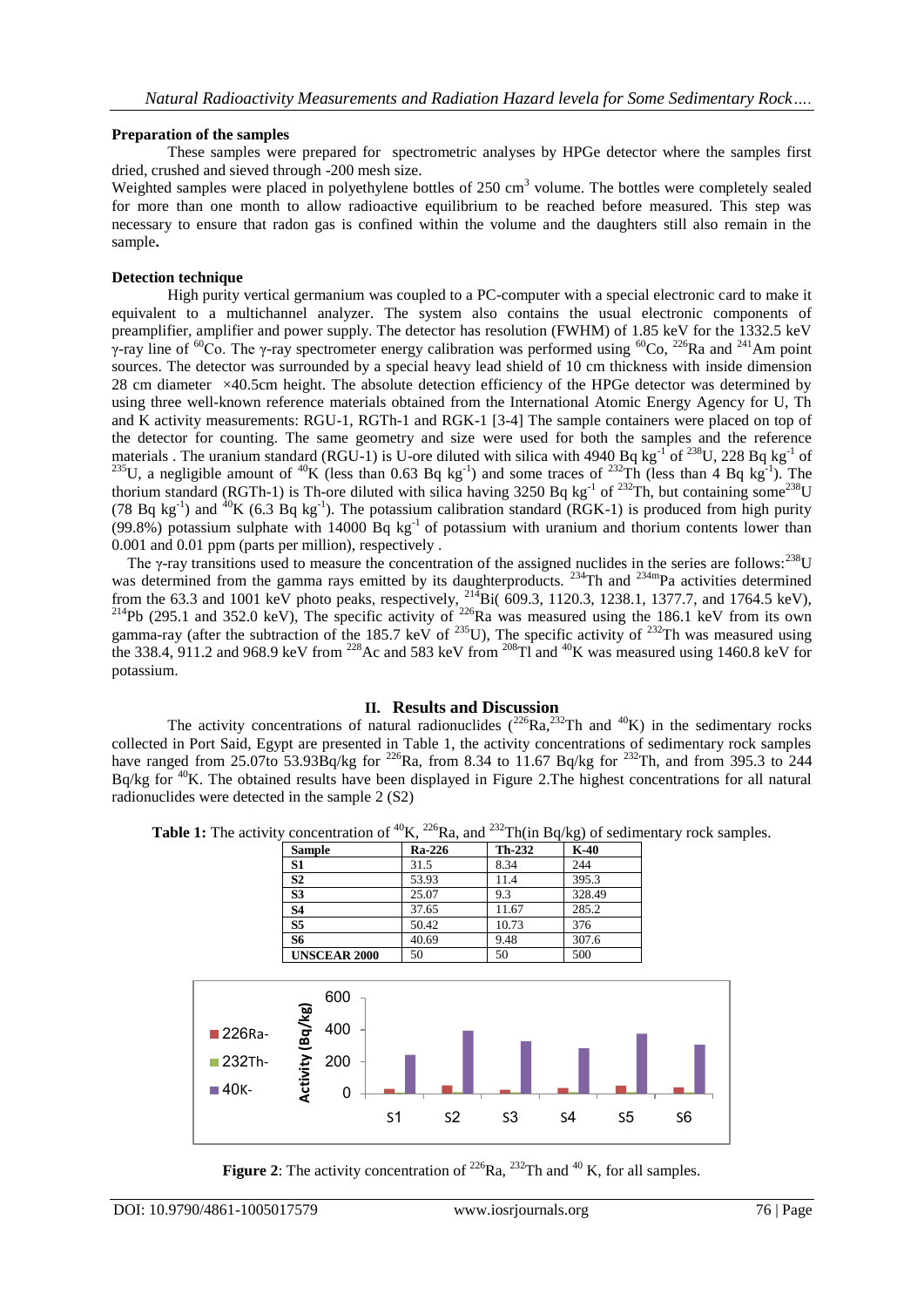# **Radiation Exposure Hazard Indices**

# **Radium Equivalent Activity**

Radium equivalent activity is an index that has been introduced to represent the specific activities of  $226$ Ra,  $232$ Th and  $40$ K by a single quantity, which takes into account the radiation hazards associated with them. This index can be calculated according to **[5]**as:

#### $Ra_{eq} = A_{Ra} + 1.43A_{Th} + 0.077A_{K}$

Where: ARa, ATh and AK are the specific activities of <sup>226</sup>Ra, <sup>232</sup>Th and <sup>40</sup>K in Bq kg<sup>-1</sup>, respectively. The lowest limit of 370 Bq kg<sup>-1</sup> adopted by the Organization for Economic Cooperation and Development [**6**].

#### **Absorbed Dose Rate**

Absorbed dose rate conversion factors to transform specific activities ARa, ATh and AK of <sup>226</sup>Ra, <sup>232</sup>Th and <sup>40</sup>K in Bq kg<sup>-1</sup>, respectively, in absorbed dose rate at 1.0 meter above the ground (in nGy h<sup>-1</sup> by Bq kg-1) are calculated by the Monte Carlo method and the values in **[7].** 

# **D (nSv/h) = 0.49CRa + 0.67CTh + 0.048Ck**

Where D is the absorbed dose rate in nGy h−1 and ARa, ATh and AK are the specific activities of 226Ra, 232Th and 40K in Bq kg−1, respectively. The average and range of absorbed dose rate in air due to natural radionuclides in the Egyptian soil is 51 nGy h−1 and 20–400 nGy h−1 in areas of high natural radiation background (Monazite sands) **[8]**.

#### **Internal Hazard Index**

The internal hazard index (Hin) can be examined according the following criterion **[5].**  $H_{in} = C_{Ra}/185 + C_{Th}/259 + C_{k}/4810 \le 1$ Where,  $\overline{A}_{\text{Ra}}$ ,  $A_{\text{Th}}$  and  $A_{\text{K}}$  are the specific activities of <sup>226</sup>Ra, <sup>232</sup>Th and <sup>40</sup>K in Bq kg<sup>-1</sup>, respectively.

#### **External Hazard Index**

The external hazard index is obtained from Raeq expression through the assumption that its maximum allowed value (equal to unity) corresponds to the upper limit of Raeq (370 Bq kg<sup>-1</sup>). This index value must be less than unity in order to keep the radiation hazard insignificant; i.e. the radiation exposure due to the radioactivity from construction materials is limited to 1.0 mSvy<sup>-1</sup>. Then, the external hazard index can be defined as:

 $H_{ex} = C_{Ra}/370 + C_{Th}/259 + C_{k}/4810 \le 1$ 

Where,  $A_{\text{Ra}}$ ,  $A_{\text{Th}}$  and  $A_{\text{K}}$  are the specific activities of<sup>226</sup>Ra, <sup>232</sup>Th and <sup>40</sup>K in Bq kg<sup>-1</sup>,, respectively. (H<sub>ex</sub> must be less than unity) showing little risk of external hazard to workers handling the sediments.

#### **Annual Effective Dose**

The annual out door effective dose  $(E_{out})$  is estimated from the outdoor external dose rate  $(D_{out})$ , time of stay in the outdoor or occupancy factor (OF = 20% of 8760 h in a year) and the conversion factor (CF =  $0.7$ Sv  $Gy^{-1}$ ) to convert the absorbed dose in air to effective dose. During the present study, the ( $E^{out}$ ) was calculated using the following equations from (7)

 $E_{\text{out}} = D_{\text{out}} (\text{nGyh}^{-1}) \times 0.2 \times 8760 \text{ h} \times 0.7 \text{ (SvGy}^{-1})$  $E_{\text{out}} = D_{\text{out}} \times 1.226 \text{ }\mu\text{Sv}$ 

**Table 2.** The radium equivalent,absorbed dose rate , the external and internal hazard index andThe annual out door effective dose for the sediment samples. P.L. is permissible level

| GOOI CHECH VC GOSC TOT THE SCUITHEIR SUITHDICS. T.L. IS DETIMSSION TEVET |             |               |       |          |               |  |  |  |  |  |
|--------------------------------------------------------------------------|-------------|---------------|-------|----------|---------------|--|--|--|--|--|
| Sample                                                                   | Raeq(Bq/kg) | D(out)(nGy/h) | Hex   | $H_{in}$ | E(out)(mSv/y) |  |  |  |  |  |
| 1S                                                                       | 62.21       | 28.9          | 0.168 | 0.28     | 0.035         |  |  |  |  |  |
| 2S                                                                       | 100.67      | 46.82         | 0.27  | 0.46     | 0.057         |  |  |  |  |  |
| 3S                                                                       | 63.66       | 30.19         | 0.17  | 0.26     | 0.037         |  |  |  |  |  |
| 4S                                                                       | 76.29       | 35.29         | 0.21  | 0.34     | 0.043         |  |  |  |  |  |
| 5S                                                                       | 94.71       | 44.08         | 0.25  | 0.43     | 0.054         |  |  |  |  |  |
| 6S                                                                       | 77.93       | 36.24         | 0.21  | 0.35     | 0.044         |  |  |  |  |  |
| p <sub>1</sub>                                                           | 370         | 55            |       |          | 0.07          |  |  |  |  |  |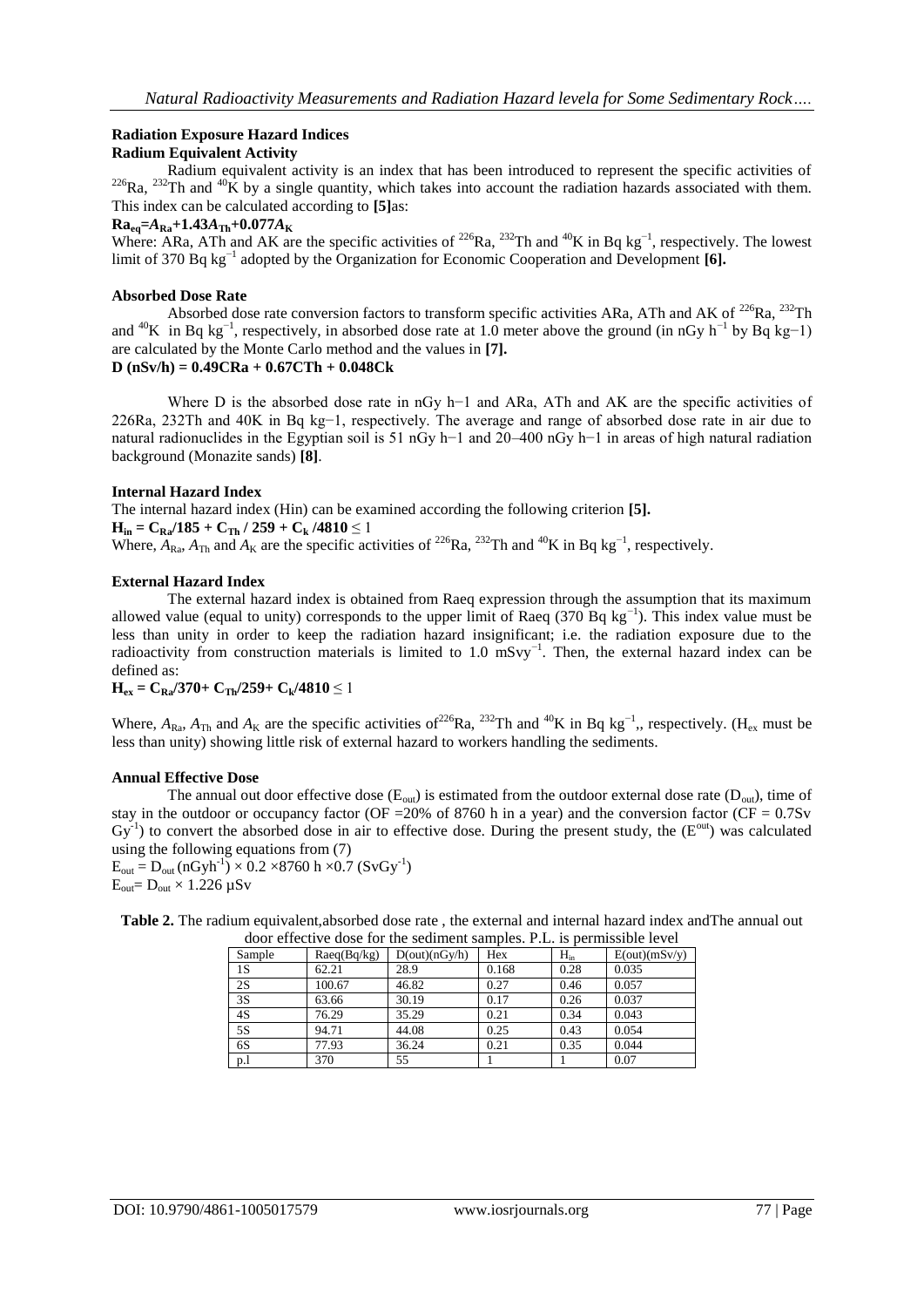

**Figure 3**: External and internal hazard index for all samples



**Figure 4:** Radium equivalent activity for all samples.

For internal and external radiation hazard index, it can be seen that all measured results are lower than the upper limit of unity as at fig.(3). The estimated values of  $Ra_{eq}$  in the present work are lower than the recommended maximum value of 370 Bq/kg as at fig.(4).



**Figure 5:** Gamma absorbed dose rate at 1m above ground for all samples.

The absorbed dose rate ranged from 28.9to 46.82 nGy⋅h<sup>-1</sup>. The absorbed dose rate is displayed in Figure 5. The global average value of absorbed dose rate is 55 nGy⋅h<sup>-1</sup>

The annual effective dose rate values varied from  $0.035$  to  $0.057$ mSv⋅y<sup>-1</sup>. The AED results have been displayed in Figure 6.The average AED from the terrestrial radionuclides is 0.07 mSv⋅y−1 in areas with the normal background radiation